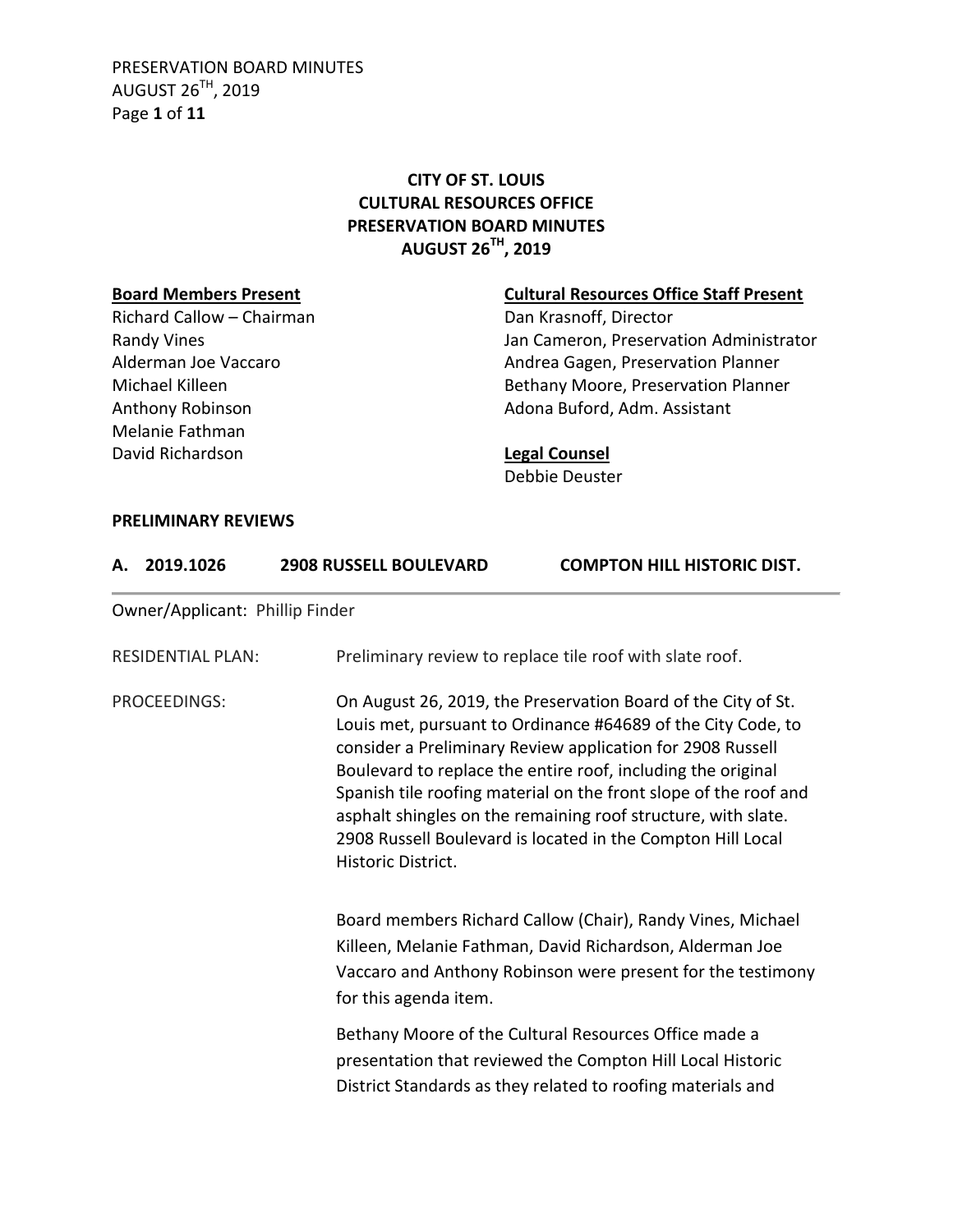# PRESERVATION BOARD MINUTES AUGUST 26TH, 2019 Page **2** of **11**

|                          | showed images of the difference in appearance of the original<br>Spanish tile and the proposed slate roofing material. She also<br>showed images of other homes in the neighborhood for context<br>as to the roofing materials on surrounding buildings in the area.<br>Ms. Moore recommended that the Preservation Board withhold<br>Preliminary Approval to the project as the proposal to replace<br>the original Spanish tile roofing building material with slate did<br>not meet the Standards according to section F. Exterior<br>Materials. |
|--------------------------|-----------------------------------------------------------------------------------------------------------------------------------------------------------------------------------------------------------------------------------------------------------------------------------------------------------------------------------------------------------------------------------------------------------------------------------------------------------------------------------------------------------------------------------------------------|
|                          | The owner, Phillip Finder, gave a PowerPoint presentation<br>outlining the research process he had done to find a way to<br>replace the roof at a cost that he and his wife could afford. Mr.<br>Finder explained to the Preservation Board that he had been<br>given the slate as a donation and would be helping with the<br>work himself in order to keep the cost down. He also brought in<br>samples of materials, the original Spanish tile and the proposed<br>slate, for the Board to examine.                                              |
| <b>FINDINGS OF FACTS</b> | The Preservation Board found that:<br>2908 Russell Boulevard is located in the Compton Hill Local<br>$\bullet$<br>Historic District;<br>the Compton Hill Local Historic District Standards allow slate<br>as an approved roofing material.                                                                                                                                                                                                                                                                                                          |
| <b>BOARD DECISION:</b>   | It was the decision of the Preservation Board to grant<br>Preliminary Approval to replace the whole roof with the slate<br>roofing material. The motion was made by Commissioner<br>Melanie Fathman and seconded by Commissioner David<br>Richardson. The motion passed with six members voting in favor<br>and none opposed.                                                                                                                                                                                                                       |

## **B. 2019.1126 #37 WESTMORELAND PLACE CENTRAL WEST END HISTORIC DIST.**

Owner: Mark and Margarita Fronmuller Applicant: Paul & Associates – Paul Fendler

RESIDENTIAL PLAN: Preliminary review to enclose an existing side porch.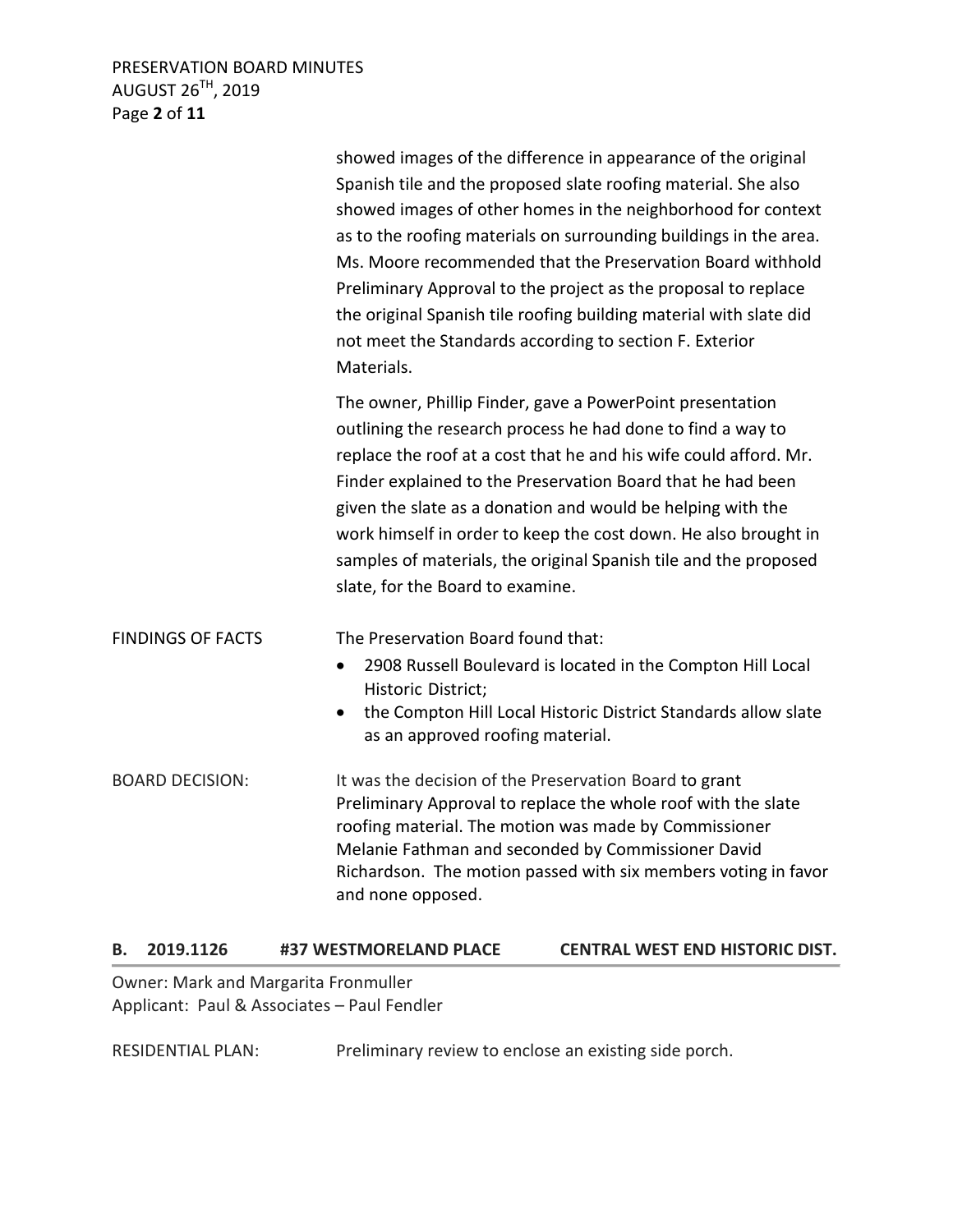PRESERVATION BOARD MINUTES AUGUST 26<sup>TH</sup>, 2019 Page **3** of **11**

| PROCEEDINGS:              | On August 26, 2019, the Preservation Board of the City of St.<br>Louis met, pursuant to Ordinance #64689 of the City Code, to<br>consider a Preliminary Review application to enclose a side<br>porch in the Central West End Local Historic District.                                                                                                                                                                                                                                                                                                                   |  |  |
|---------------------------|--------------------------------------------------------------------------------------------------------------------------------------------------------------------------------------------------------------------------------------------------------------------------------------------------------------------------------------------------------------------------------------------------------------------------------------------------------------------------------------------------------------------------------------------------------------------------|--|--|
|                           | Board members Richard Callow (Chair), Randy Vines, Michael<br>Killeen, Melanie Fathman, David Richardson, Anthony Robinson<br>and Alderman Joe Vaccaro were present for the testimony for<br>this agenda item.                                                                                                                                                                                                                                                                                                                                                           |  |  |
|                           | Daniel Krasnoff of the Cultural Resources Office made a<br>presentation that reviewed the plans for the proposed porch<br>enclosure at 37 Westmoreland Place. He noted that the<br>standards do not expressly prohibit the enclosure and said that<br>the applicant and their architect, Paul Fendler, had revised the<br>design to show that the porch was originally an open and that a<br>future owner could reverse the alteration.                                                                                                                                  |  |  |
|                           | Paul Fendler, project architect, spoke in favor of the proposal.                                                                                                                                                                                                                                                                                                                                                                                                                                                                                                         |  |  |
| <b>FINDINGS OF FACTS:</b> | The Preservation Board finds that:<br>#37 Westmoreland Place is located in the Central West End<br>$\bullet$<br>Local Historic District;<br>the side porch is clearly visible from Westmoreland Place;<br>$\bullet$<br>the proposed enclosure is designed to minimize impact on<br>$\bullet$<br>original architectural features, particularly the porch columns;<br>the bay window which is currently exposed will be retained;<br>the proposed porch enclosure is designed to communicate<br>that the porch was originally open;<br>the porch alteration is reversible. |  |  |
| <b>BOARD DECISION:</b>    | It was the decision of the Preservation Board to grant preliminary<br>approval to the porch enclosure as it complies with the Central<br>West End Historic District Standards with the following<br>stipulation: The bay window on the east façade of the house<br>cannot be altered or removed. The motion was made by Board<br>member Randy Vines and seconded by Alderman Joe Vacarro. The<br>motion passed with six members voting in favor, none opposed.                                                                                                           |  |  |

## **APPEALS OF DENIALS**

**C. 2019.1095 1217 MACKAY PLACE LAFAYETTE SQ. HISTORIC DISTRICT**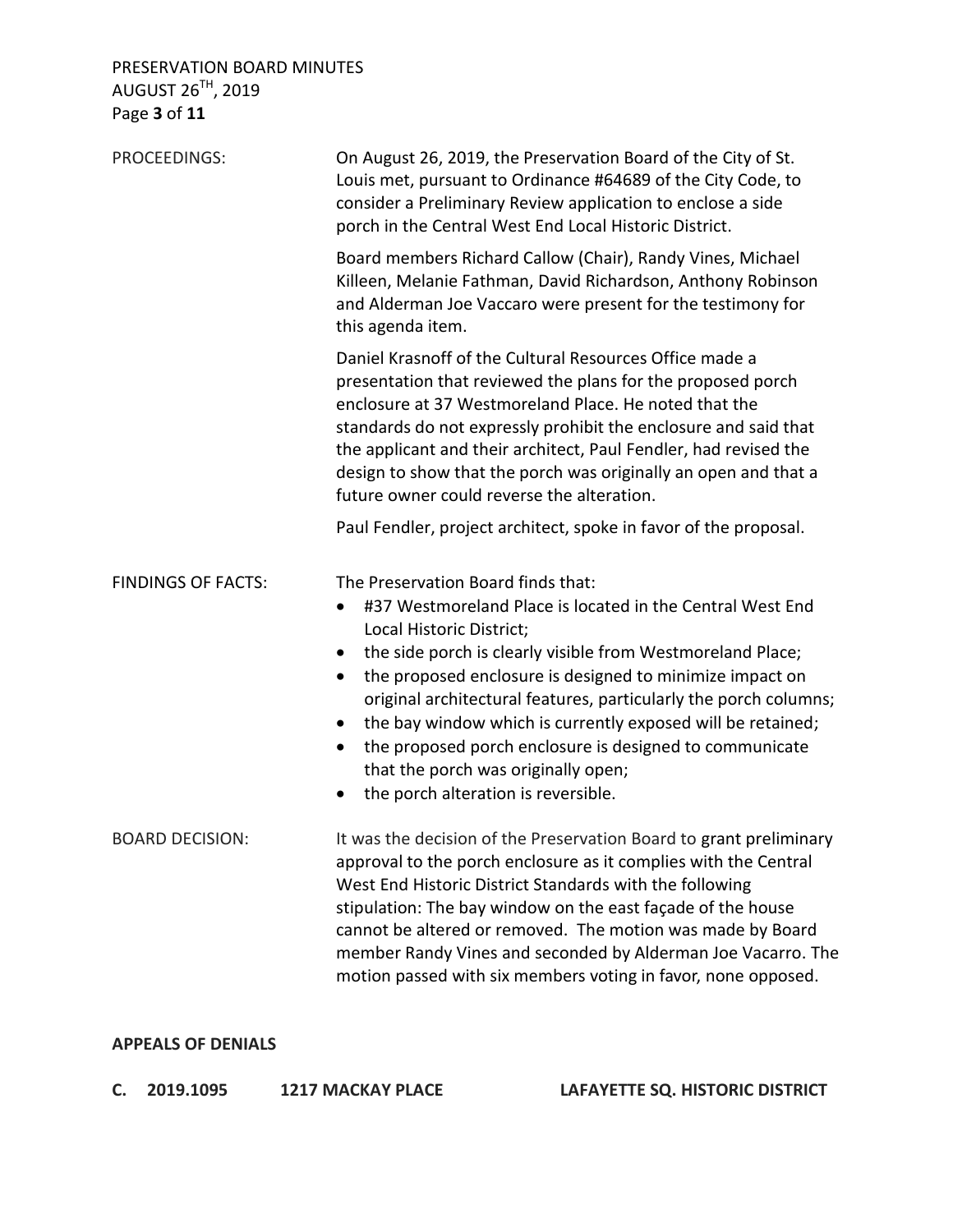# PRESERVATION BOARD MINUTES AUGUST 26 $^{\textsf{TH}}$ , 2019 Page **4** of **11**

| Owner/Applicant: Hernando and Martha Garcia |                                                                                                                                                                                                                                                                                                                                                                                                                                                                                                                                                                                                                                                                                                                                                                                                                                                          |  |  |
|---------------------------------------------|----------------------------------------------------------------------------------------------------------------------------------------------------------------------------------------------------------------------------------------------------------------------------------------------------------------------------------------------------------------------------------------------------------------------------------------------------------------------------------------------------------------------------------------------------------------------------------------------------------------------------------------------------------------------------------------------------------------------------------------------------------------------------------------------------------------------------------------------------------|--|--|
| <b>RESIDENTIAL PLAN:</b>                    | Appeal of a denial of a building permit application to retain                                                                                                                                                                                                                                                                                                                                                                                                                                                                                                                                                                                                                                                                                                                                                                                            |  |  |
|                                             | painted masonry window sills.                                                                                                                                                                                                                                                                                                                                                                                                                                                                                                                                                                                                                                                                                                                                                                                                                            |  |  |
| PROCEEDINGS:                                | On August 26, 2019, the Preservation Board of the City of St. Louis<br>met, pursuant to Ordinance #64689 of the City Code, to consider<br>an Appeal of the Director's Denial to retain five masonry window<br>sills painted without a permit at 1217 MacKay Place in the<br>Lafayette Square Local Historic District. Board members Richard<br>Callow (Chair); Randy Vines, Michael Killeen, David Richardson,<br>Melanie Fathman, Alderman Joe Vaccaro and Anthony Robinson<br>were present for the testimony for this agenda item.                                                                                                                                                                                                                                                                                                                     |  |  |
|                                             | Bethany Moore of the Cultural Resources Office made a<br>presentation that examined the sections of City Ordinance<br>#69112, which sets forth the standards for the painting of exterior<br>elements in the Lafayette Square Local Historic District. She<br>submitted into the record certified copies of Ordinances #69112<br>#64689, #64925 and a letter from Lafayette Square Restoration<br>committee in opposition. She stated that the painting of<br>unpainted windowsills in a brick façade was prohibited by the<br>Standards. Ms. Moore noted that it was the recommendation of<br>the Cultural Resources Office that the Preservation Board uphold<br>the Director's denial as the painting of the previously unpainted<br>masonry windowsills in a brick façade violated the Standards for<br>Lafayette Square. The owner was not present. |  |  |
|                                             | Suzanne Sessions, of the Lafayette Square Restoration Committee,<br>spoke in opposition to the painted windowsills and supported                                                                                                                                                                                                                                                                                                                                                                                                                                                                                                                                                                                                                                                                                                                         |  |  |
| <b>FINDINGS OF FACTS:</b>                   | The Preservation Board found that:<br>the site of the alterations is within the boundaries of the<br>Lafayette Square Local Historic District.                                                                                                                                                                                                                                                                                                                                                                                                                                                                                                                                                                                                                                                                                                           |  |  |
|                                             | the alterations were done without a permit and do not meet<br>٠<br>the standards for the painting of exterior elements in the<br>Lafayette Square Local Historic District.                                                                                                                                                                                                                                                                                                                                                                                                                                                                                                                                                                                                                                                                               |  |  |
| <b>BOARD DECISION:</b>                      | It was the decision of the Preservation Board to uphold the<br>Director's denial of the retention of the painted windowsills done<br>without a permit. The motion was made by Commissioner                                                                                                                                                                                                                                                                                                                                                                                                                                                                                                                                                                                                                                                               |  |  |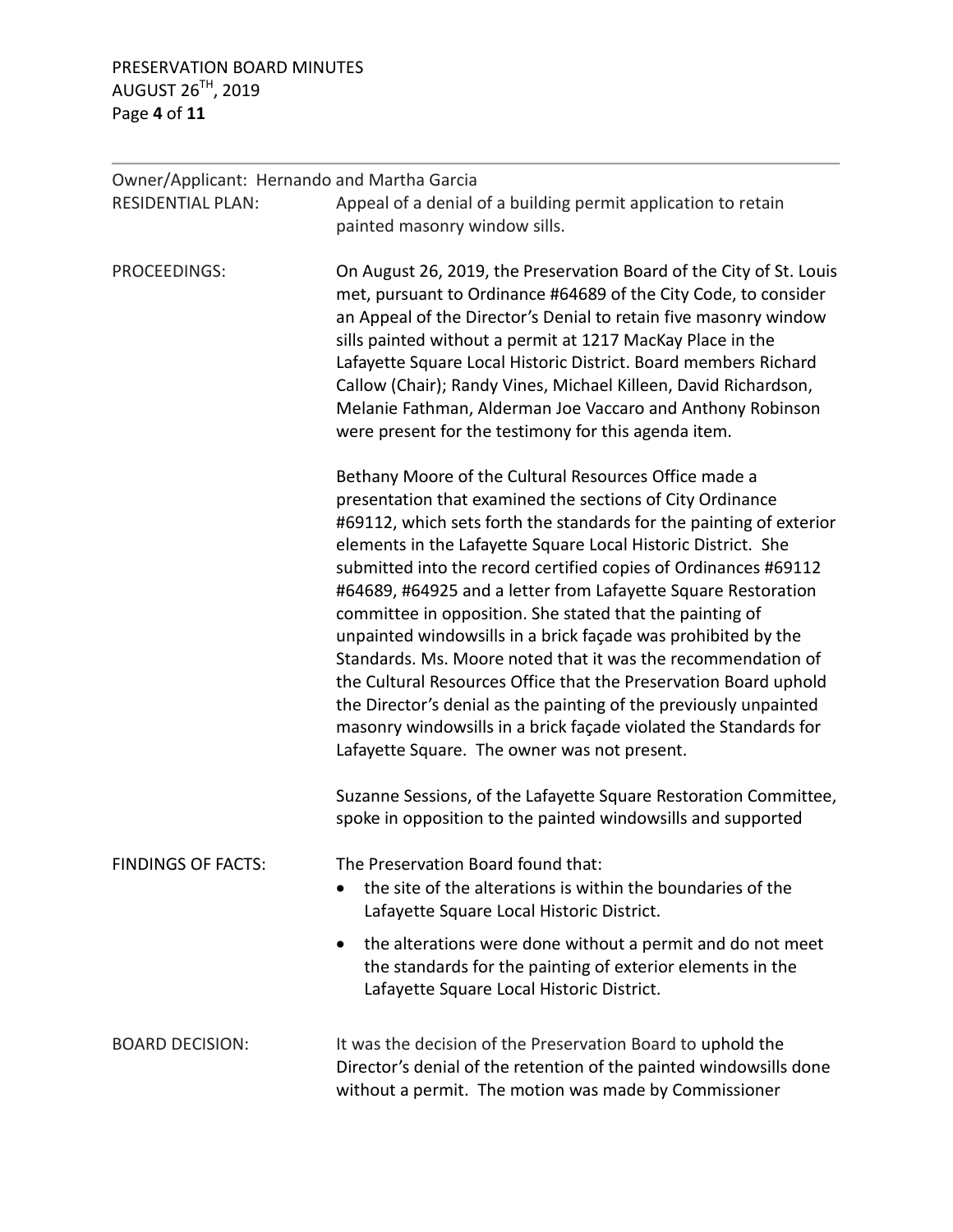Joe Vaccaro and seconded by Commissioner David Richardson. The motion passed with six members voting in favor and none opposed.

### **D. 2019.1236 #30 PORTLAND PLACE CENTRAL WEST END HISTORIC DIST.**

Owner: Gregory Lee and Anna Miller Applicant: Mosby Building Arts – Jeff Anderson

| <b>RESIDENTIAL PLAN:</b> | Appeal of a denial of a building permit application to enclose side<br>porch with screening.                                                                                                                                                                                                                                                                                                                                                                                                                                                                                                                                                                                                                                                                                                                                                                                                                                                                                                                                                                                                                                                                                                              |
|--------------------------|-----------------------------------------------------------------------------------------------------------------------------------------------------------------------------------------------------------------------------------------------------------------------------------------------------------------------------------------------------------------------------------------------------------------------------------------------------------------------------------------------------------------------------------------------------------------------------------------------------------------------------------------------------------------------------------------------------------------------------------------------------------------------------------------------------------------------------------------------------------------------------------------------------------------------------------------------------------------------------------------------------------------------------------------------------------------------------------------------------------------------------------------------------------------------------------------------------------|
| PROCEEDINGS:             | On August 26, 2019, the Preservation Board of the City of St. Louis<br>met, pursuant to Ordinance #64689 of the City Code, to consider<br>an appeal of the Director's denial to replace deteriorated porch<br>elements and add screens to a street visible side porch at #30<br>Portland Place in the Central West End Local Historic District.<br>Board members Richard Callow (Chair); Randy Vines, Michael<br>Killeen, David Richardson, Melanie Fathman, Alderman Joe<br>Vaccaro and Anthony Robinson were present for the testimony for<br>this agenda item.                                                                                                                                                                                                                                                                                                                                                                                                                                                                                                                                                                                                                                         |
|                          | Bethany Moore of the Cultural Resources Office made a<br>presentation that examined the sections of City Ordinance<br>#56768, which sets forth the standards for architectural elements<br>in the Central West End Local Historic District. She submitted into<br>the record certified copies of Ordinances #56768, #64689 and<br>#64925. She stated that the project as proposed complies with<br>the Standards and can be approved at the staff level with the<br>exception of the screens which would need to be approved by a<br>Preservation Board decision as it is a street visible significant<br>architectural detail. Ms. Moore examined the plans for the<br>proposed changes and noted that the screening would be set back<br>from the balustrade and columns in order to be minimally invasive<br>to the architectural elements of the porch and not obscure any<br>architectural details as is in line with the requirements of the<br>Standards. Ms. Moore stated that it was the recommendation of<br>the Cultural Resources Office that the Preservation Board overturn<br>the Director's denial as the proposed changes met the Central<br>West End Local Historic District Standards. |

FINDINGS OF FACTS: The Preservation Board found that: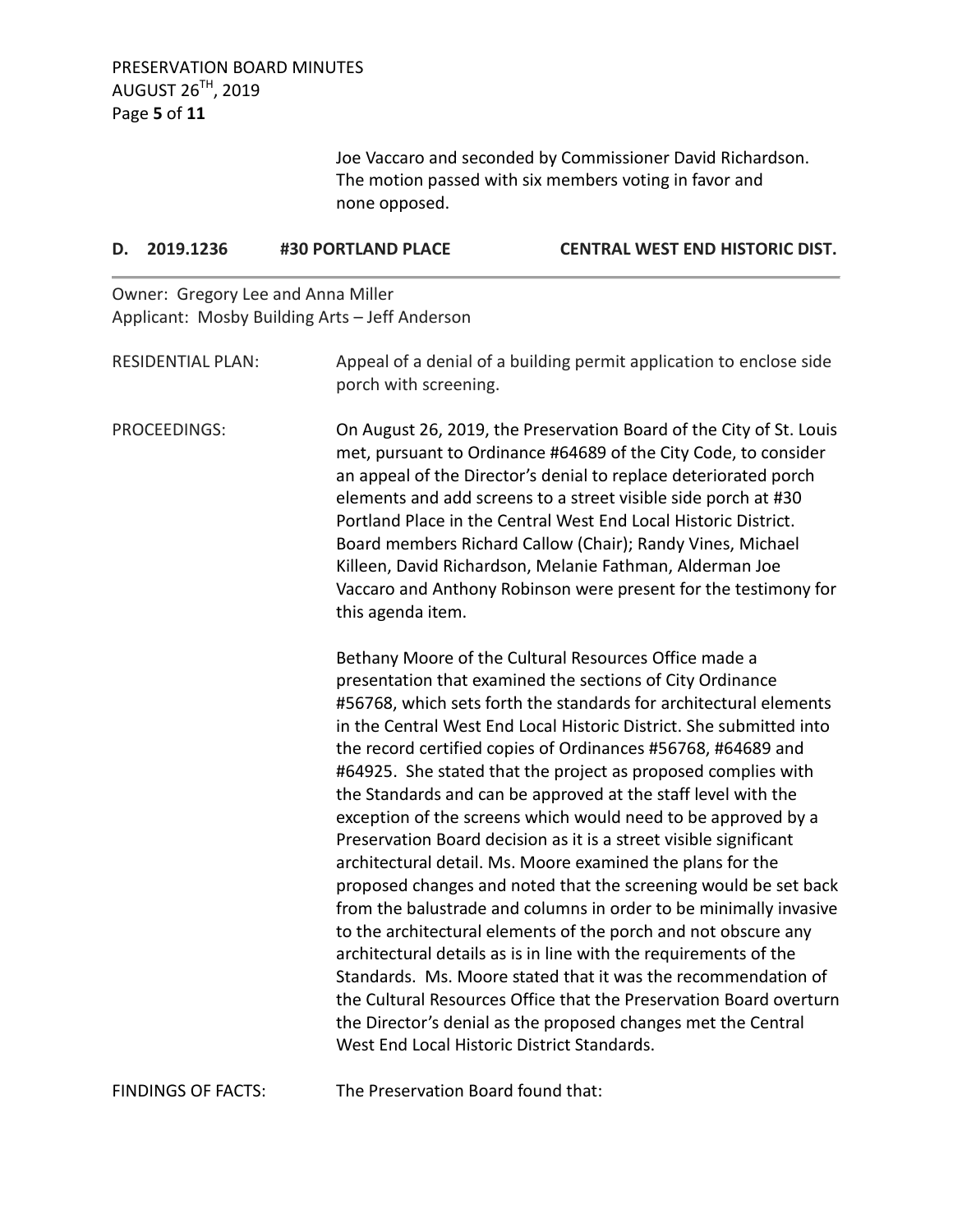PRESERVATION BOARD MINUTES AUGUST 26<sup>TH</sup>, 2019 Page **6** of **11**

|                        | the site of the alterations is within the boundaries of the<br>$\bullet$<br>Central West End Local Historic District.                                                                                                                                                                                                                                                                                     |
|------------------------|-----------------------------------------------------------------------------------------------------------------------------------------------------------------------------------------------------------------------------------------------------------------------------------------------------------------------------------------------------------------------------------------------------------|
|                        | the alterations, after recommendations from the Cultural<br>$\bullet$<br>Resources Office staff, meet the standards for architectural<br>details in the Central West End Local Historic District.                                                                                                                                                                                                         |
| <b>BOARD DECISION:</b> | It was the decision of the Preservation Board to overturn the<br>Director's denial of the alterations to the street visible side porch<br>as they meet the standards for the Central West End Local Historic<br>District. The motion was made by Commissioner Mike Killeen and<br>seconded by Commissioner Melanie Fathman. The motion passed<br>with six Board Members voting in favor and none opposed. |

|  | 2019.0903 | <b>5633 BOTANICAL AVE.</b> | <b>PRESERVATION REVIEW DISTRICT</b> |
|--|-----------|----------------------------|-------------------------------------|
|--|-----------|----------------------------|-------------------------------------|

Owner: Pagano Land Development, LLC Applicant: Bellon Salvage – Don Bellon

| <b>DEMOLITION PLAN:</b> | Appeal of a denial of a demolition permit to demolish a 1.5<br>story single family brick house.                                                                                                                                                                                                                                                                                                                                                                                                 |
|-------------------------|-------------------------------------------------------------------------------------------------------------------------------------------------------------------------------------------------------------------------------------------------------------------------------------------------------------------------------------------------------------------------------------------------------------------------------------------------------------------------------------------------|
| PROCEEDINGS:            | On August 26, 2019, the Preservation Board of the City of St. Louis<br>met, pursuant to Ordinance #64689 of the City Code, to consider<br>an Appeal of the Director's Denial to demolish a 1.5 story brick<br>single family house at 5633 Botanical Avenue, in a Preservation<br>Review District. Board members Richard Callow (Chair); Randy<br>Vines, David Richardson, Melanie Fathman, Alderman Joe Vaccaro<br>and Anthony Robinson were present for the testimony for this<br>agenda item. |
|                         | Bethany Moore of the Cultural Resources Office was sworn to<br>testify. She made a presentation that examined the sections of<br>City Ordinance #64689, as amended by City Ordinance #64925;<br>and City Ordinance #64832, which delineates criteria for the<br>review of demolition proposals for properties in Preservation<br>Review Districts and/or those located in Preservation Review<br>Districts. She entered into the record:                                                        |
|                         | Exhibit 1: Certified Copy of Ordinance #64689<br>Exhibit 2: Certified Copy of Ordinance #64925                                                                                                                                                                                                                                                                                                                                                                                                  |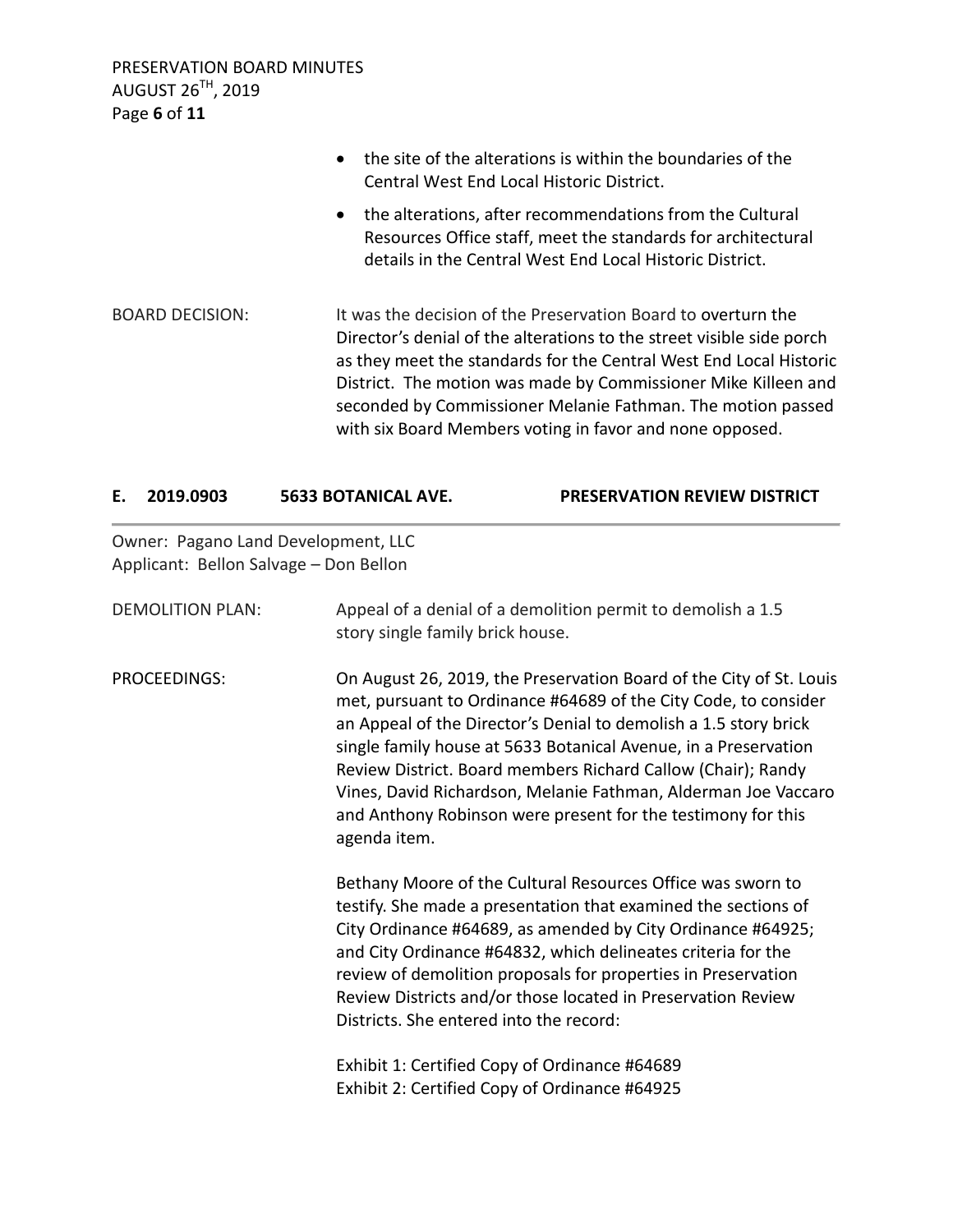PRESERVATION BOARD MINUTES AUGUST 26TH, 2019 Page **7** of **11**

> Exhibit 3: Certified Copy of Ordinance #64832 Exhibit 4: The application for demolition (Including Director's denial of application letter) Exhibit 5: The PowerPoint presentation by Ms. Moore Exhibit 6: An email message from Kathy O'Brien, Office Manager for Pagano Land Development, LLC, on behalf of Mr. Pagano appealing the Director's denial Exhibit 7: Letter of support for the development of three new houses at 5633 Botanical Avenue from the neighborhood association, Hill 2000, dated April 16, 2019.

Ms. Moore showed images of the building at 5633 Botanical Avenue proposed for demolition, as well as other buildings on the street, in order to provide a visual context for the area. In her presentation Ms. Moore explained that the building was determined to be a Merit structure and that Ord. 64689 as amended by Ord. 64925 states in section Sixty-One (B), "Demolition of Merit or Qualifying Structures shall not be approved except in unusual circumstances which shall be expressly noted," and no unusual circumstances were present. Ms. Moore went on to further explain the criteria for demolition approval as set forth in sections A,D,F, and G of Ordinance # 64832. The presentation also examined the plans for the proposed new construction on the site that were sent to the Cultural Resources Office and determined that the proposed new construction did not "equal or exceed the contribution of the structure to the integrity of the existing streetscape and block face," as set forth in section Five (F) 2. of Ordinance #64832. Ms. Moore concluded by stating that it was the recommendation of the Cultural Resources Office staff that the Preservation Board uphold the Director's denial as the existing conditions do not meet the Criteria for Demolition approval listed in Ordinance #64832.

Chris Pagano, owner, was present and gave a PowerPoint presentation showing images of the interior of 5633 Botanical Avenue as well as images of other projects done by Pagano Land Development, LLC. Mr. Pagano stated that he had never come before the Preservation Board before and that the plans submitted were not his intended plans for the site as they usually build custom homes. He stated his intention was to divide the property into two 4500 square foot building sites that would be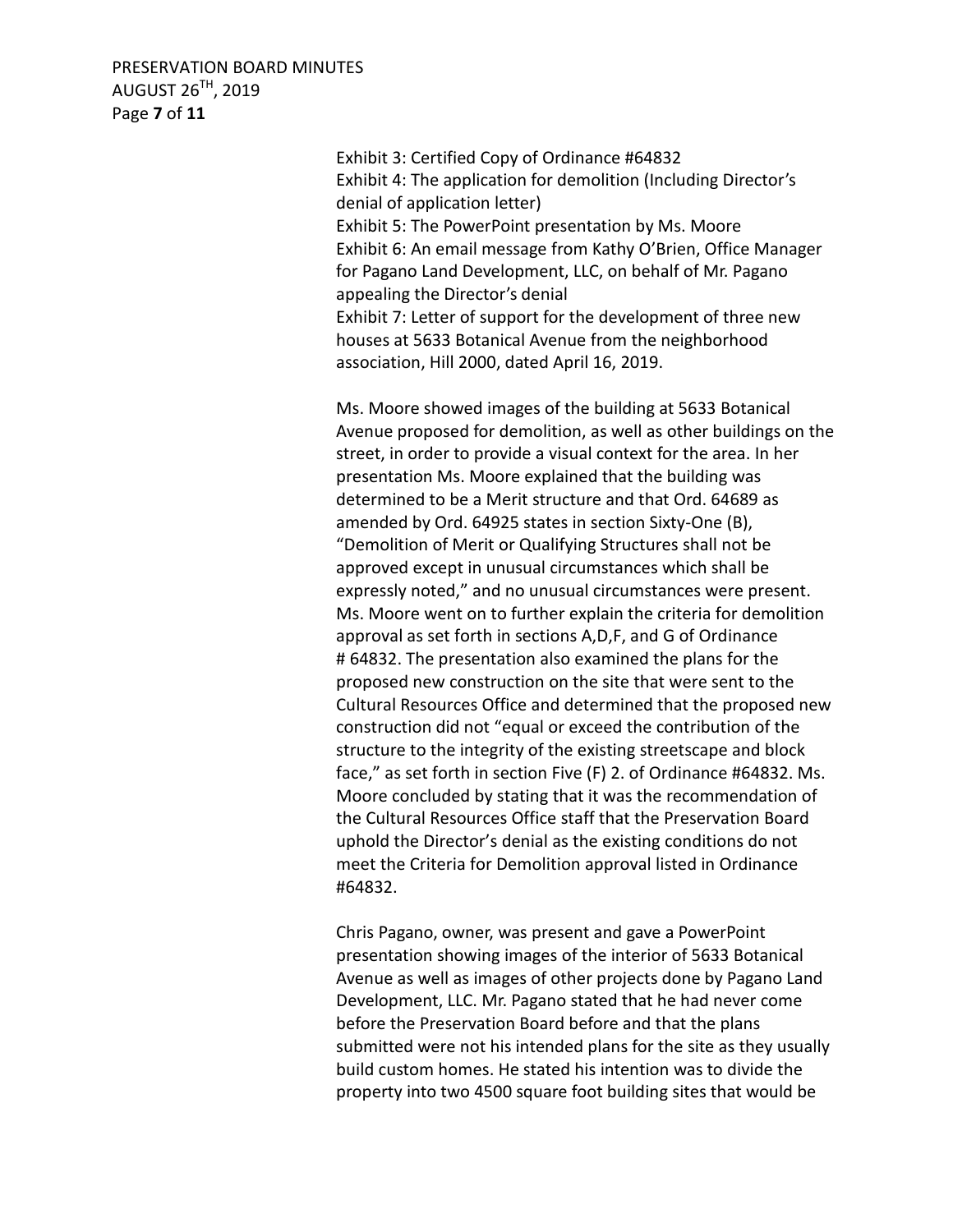PRESERVATION BOARD MINUTES AUGUST 26TH, 2019 Page **8** of **11**

> 37.5 feet wide by 1,020 feet deep each with a new house constructed. He also stated he bought the property believing he would be able to tear the house down and that he had the support of the neighbors as well as the neighborhood association-Hill 2000.

In response to a question from the Chair about the submitted plans for the house to be built on the site after demolition Mr. Pagano stated he believed he would build it with a porch across the front and possibly a brick façade.

In response to a question from the Chair about quantifying his financial hardship Mr. Pagano stated he paid \$230,000 for the land and the tear down would be \$15,000-\$20,000 making each lot cost him \$150,000 when he had anticipated \$80,000-\$85,000 a lot.

In response to a question from Board Member Vines, Mr. Pagano stated the existing house, with a size of 1,500 square feet, was too small for the buyers of homes he was producing. In addition, he said the house would be expensive to rehabilitate and that a price of \$500,000-\$600,000 was too high for the size of the house that would be produced.

In response to a question from Alderman Vacarro Mr. Pagano stated that Alderman Joe Volmer was in favor of the project and had advised him to present his proposal to the Hill 2000 neighborhood organization that supported the project. After talking to the neighbors Mr. Pagano decided to build two houses on the property instead of three. He also stated he had never been through the process before and would have brought people to speak in favor if he known that would help. He also stated that houses were torn down in the neighborhood all the time and he did not believe what he was trying to do would be hurting the neighborhood.

In response to another question from Alderman Vacarro, Mr. Pagano stated that he did not know how rehabbing the house would be economically feasible in order to make a profit. He also stated he sent the elevations of the proposed construction to the Cultural Resources Office because that is what he always did. He stated that the house he would construct would not look like the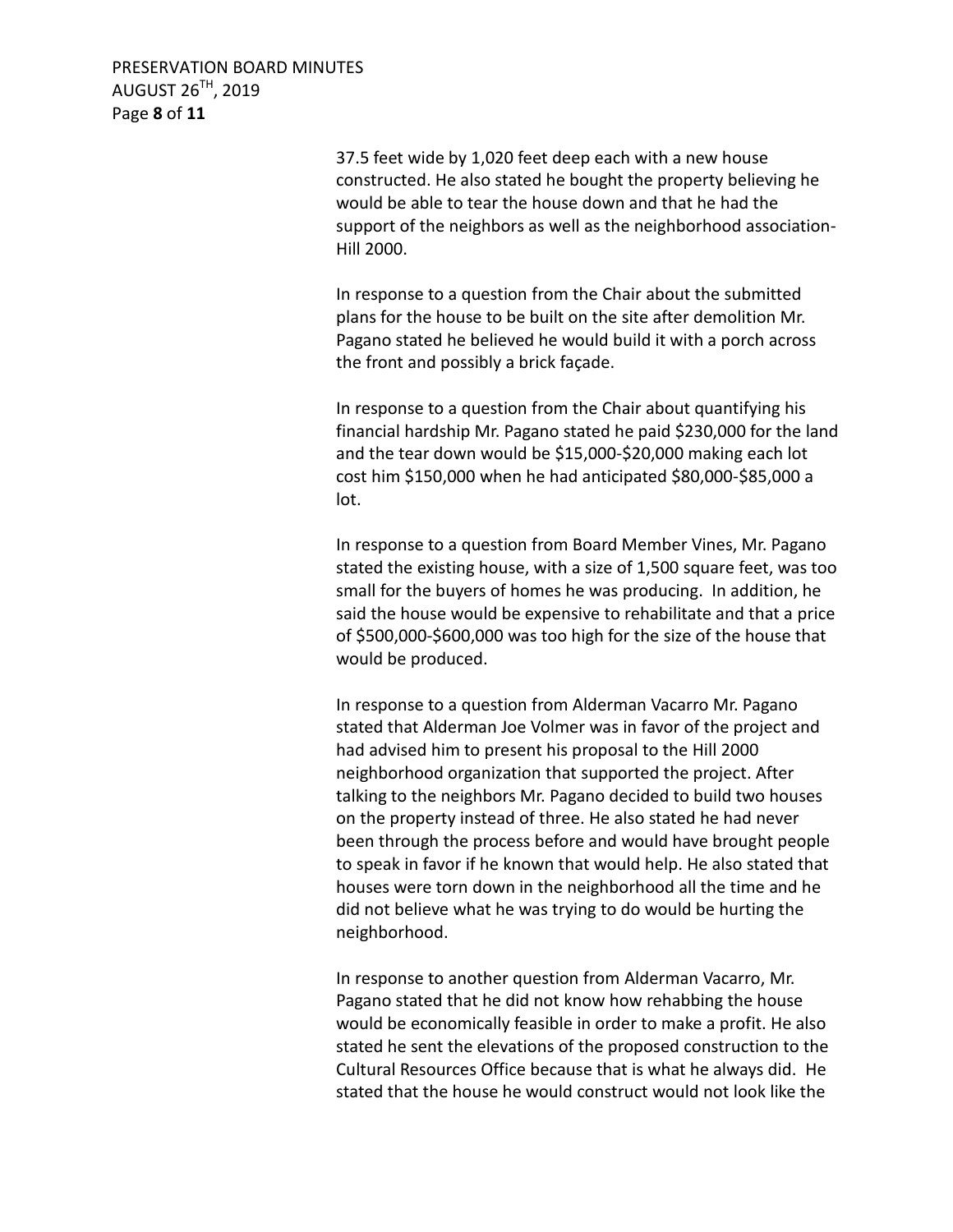PRESERVATION BOARD MINUTES AUGUST 26 $^{\textsf{TH}}$ , 2019

| F.<br>2019.1289           | <b>4001 BOTANICAL AVE.</b> | <b>SHAW HISTORIC DISTRICT</b>                                                                                                                                                                                                                                                                                                                                                                                                |
|---------------------------|----------------------------|------------------------------------------------------------------------------------------------------------------------------------------------------------------------------------------------------------------------------------------------------------------------------------------------------------------------------------------------------------------------------------------------------------------------------|
| <b>BOARD DECISION:</b>    |                            | It was the decision of the Preservation Board to uphold the<br>Director's denial of the demolition application. The motion was<br>made by Commissioner Anthony Robinson and was seconded<br>by Commissioner Randy Vines. Board Members Melanie<br>Fathman, Anthony Robinson, David Richardson and Randy Vines<br>supported the motion. Alderman Joe Vacarro opposed the<br>motion. The motion passed four to one $(4 - 1)$ . |
|                           | $\bullet$                  | the building at 5633 Botanical Avenue proposed for<br>demolition does not meet the criteria for demolition approval<br>set forth in City Ordinances #64689 as amended by #64925<br>and #64832.                                                                                                                                                                                                                               |
| <b>FINDINGS OF FACTS:</b> |                            | The Preservation Board found that:<br>the site of the proposed demolition is within the boundaries<br>of the Preservation Review District;                                                                                                                                                                                                                                                                                   |
|                           |                            | one that was existing and that none of the new buildings built<br>where older ones were torn down looked like the ones that were<br>there before.                                                                                                                                                                                                                                                                            |

Owner/Applicant: Ronald Brunson

| <b>RESIDENTIAL PLAN:</b> | Appeal of a denial of a building permit application to replace an<br>existing retaining wall.                                                                                                                                                                                                                                                                                                                                                                           |
|--------------------------|-------------------------------------------------------------------------------------------------------------------------------------------------------------------------------------------------------------------------------------------------------------------------------------------------------------------------------------------------------------------------------------------------------------------------------------------------------------------------|
| PROCEEDINGS:             | On August 26, 2019, the Preservation Board of the City of St. Louis<br>met, pursuant to Ordinance #64689 of the City Code, to consider<br>an Appeal of the Director's Denial to replace a retaining wall at<br>4001 Botanical Avenue in the Shaw Local Historic District. Board<br>members Richard Callow (Chair); Randy Vines, David Richardson,<br>Melanie Fathman, Alderman Joe Vaccaro and Anthony Robinson<br>were present for the testimony for this agenda item. |
|                          | Eighth Ward Alderwoman Annie Rice was sworn to tell the truth<br>and addressed the Board. She said that, although she opposed<br>new retaining walls, per the Shaw Historic District Standards, the<br>proposed replacement of the retaining wall was justified since it<br>likely was constructed before the creation of the District.                                                                                                                                 |
|                          | Daniel Krasnoff, Cultural Resources Director made a presentation                                                                                                                                                                                                                                                                                                                                                                                                        |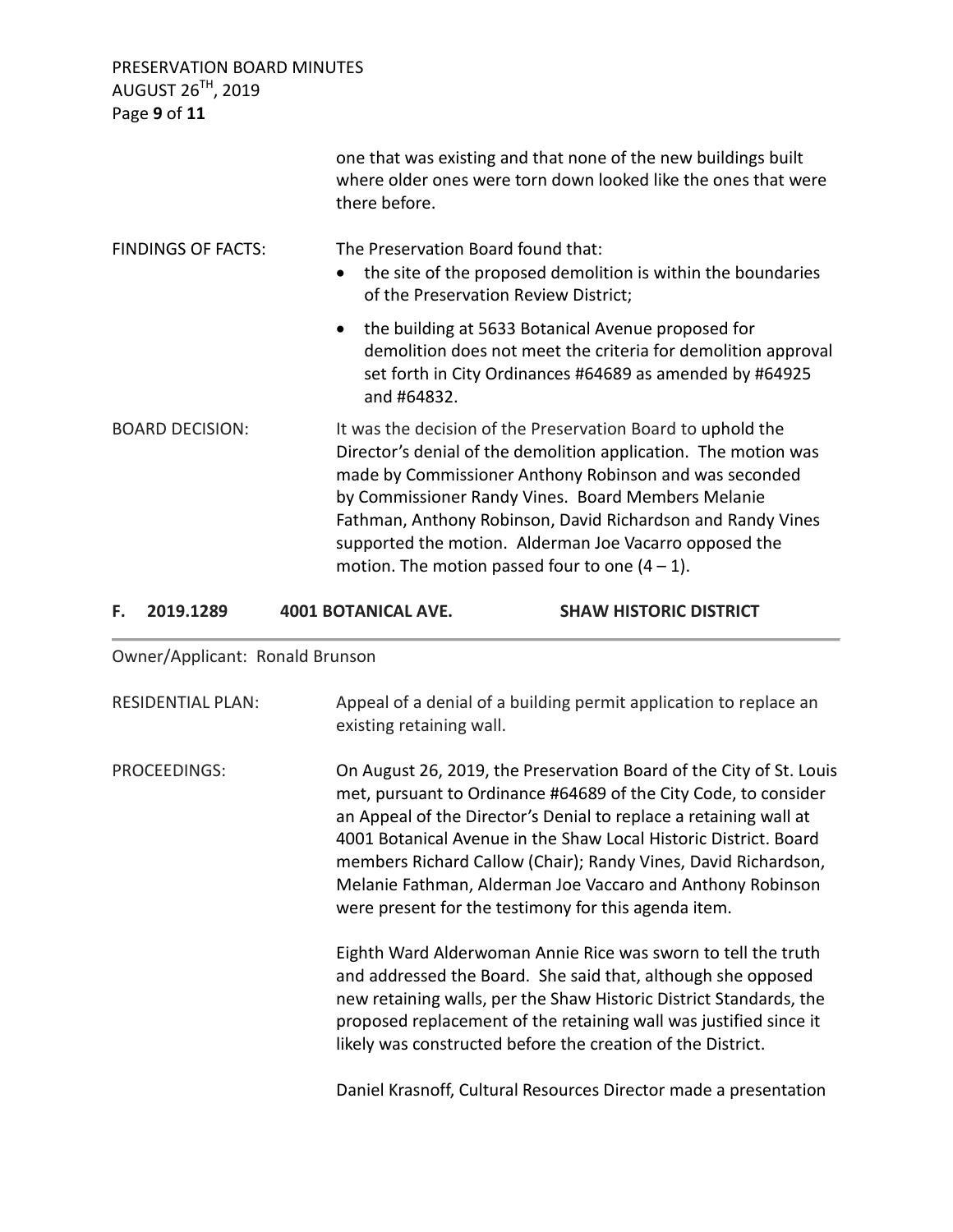# PRESERVATION BOARD MINUTES AUGUST 26 $^{\textsf{TH}}$ , 2019 Page **10** of **11**

|                           | that examined the sections of City Ordinance #59400, which sets<br>forth the standards for the retaining walls in the Shaw Local<br>Historic District. Mr. Krasnoff swore to tell the truth and entered<br>certified copy of Ordinance #59400 into the record, as well as<br>support letters for the project from the Shaw Neighborhood<br>Improvement Association, an e-mail from Alderwoman Rice in<br>support of the application and a list of buildings in the District<br>with retaining walls submitted by the applicant. |
|---------------------------|---------------------------------------------------------------------------------------------------------------------------------------------------------------------------------------------------------------------------------------------------------------------------------------------------------------------------------------------------------------------------------------------------------------------------------------------------------------------------------------------------------------------------------|
|                           | Mr. Krasnoff stated that the ordinance does not allow the<br>construction of retaining walls in front of the building line. He also<br>said that the existing retaining wall showed significant signs of<br>deterioration and was constructed prior to the current owner<br>occupying the house, and, quite likely was built before the<br>creation of the Shaw Local Historic District, in the mid-1980's.                                                                                                                     |
|                           | Ronald Brunson, owner of 4001 Botanical Avenue, swore to tell the<br>truth and addressed the Board. He said he has owned the house<br>for more than two decades and could no longer repair the retaining<br>wall. Mr. Brunson said the wall was installed when he bought the<br>house and that it was in place long before then. He also said that<br>to re-grade the yard would be difficult.                                                                                                                                  |
| <b>FINDINGS OF FACTS:</b> | The Preservation Board found that:<br>4001 Botanical Avenue is located in the Shaw Neighborhood<br>$\bullet$<br>Local Historic District.<br>the retaining wall at 4001 Botanical Avenue was likely<br>$\bullet$<br>constructed before the creation of the Shaw Local Historic<br>District.                                                                                                                                                                                                                                      |
| <b>BOARD DECISION:</b>    | It was the decision of the Preservation Board to overturn the<br>Director's denial of the application and approve the installation of<br>the replacement versa-lock retaining wall per the plans submitted.<br>The motion was made by Commissioner Anthony Robinson and<br>seconded by Commissioner Randy Vines. The motion passed with<br>Commissioners Randy Vines, David Richardson, Melanie Fathman,<br>and Alderman Joe Vaccaro voting in favor and Anthony Robinson<br>abstaining.                                        |